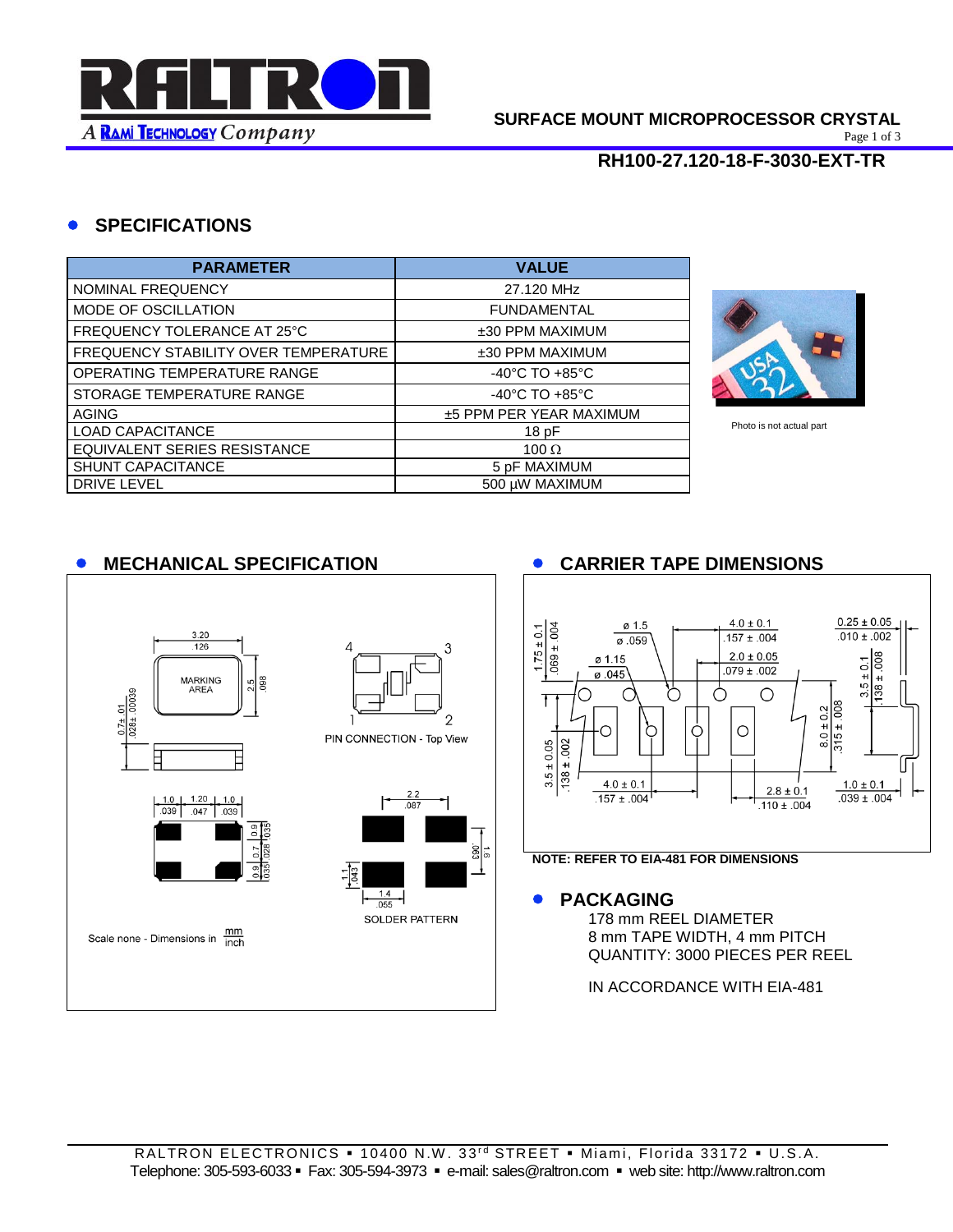

#### **SURFACE MOUNT MICROPROCESSOR CRYSTAL**

Page 2 of 3

# **RH100-27.120-18-F-3030-EXT-TR**

### **• REFLOW PROFILE**



| <b>Reflow profile</b>               |                 |                 |  |  |
|-------------------------------------|-----------------|-----------------|--|--|
| <b>Temperature Min Preheat</b>      | l smin          | $125^{\circ}$ C |  |  |
| <b>Temperature Max Preheat</b>      | I SMAX          | $150^{\circ}$ C |  |  |
| Time $(T_{SMIN}$ to $T_{SMAX}$ )    | ts              | 30-60 sec.      |  |  |
| Temperature                         |                 | $217^{\circ}$ C |  |  |
| Peak Temperature                    | Tр              | $260^{\circ}$ C |  |  |
| Ramp-up rate                        | $R_{UP}$        | 3°C/sec max.    |  |  |
| Ramp-down rate                      | $R_{DOWN}$      | 6°C/sec max.    |  |  |
| Time within 5°C of Peak Temperature | tp              | $10$ sec.       |  |  |
| Time t[25°C] to Peak Temperature    | t[25°C] to Peak | 120 sec.        |  |  |
| Time                                |                 | 60-150 sec.     |  |  |

### **ENVIRONMENTAL**

| <b>PARAMETER</b>                | <b>VALUE</b>              |
|---------------------------------|---------------------------|
| MOISTURE SENSITIVITY LEVEL      |                           |
| RoHS-2                          | 6/6 COMPLIANT & LEAD FREE |
| <b>REACH SVHC</b>               | <b>COMPLIANT</b>          |
| HALOGEN-FREE                    | <b>COMPLIANT</b>          |
| <b>ESD CLASSIFICATION LEVEL</b> | N/A                       |
| <b>TERMINATION FINISH</b>       | Au                        |